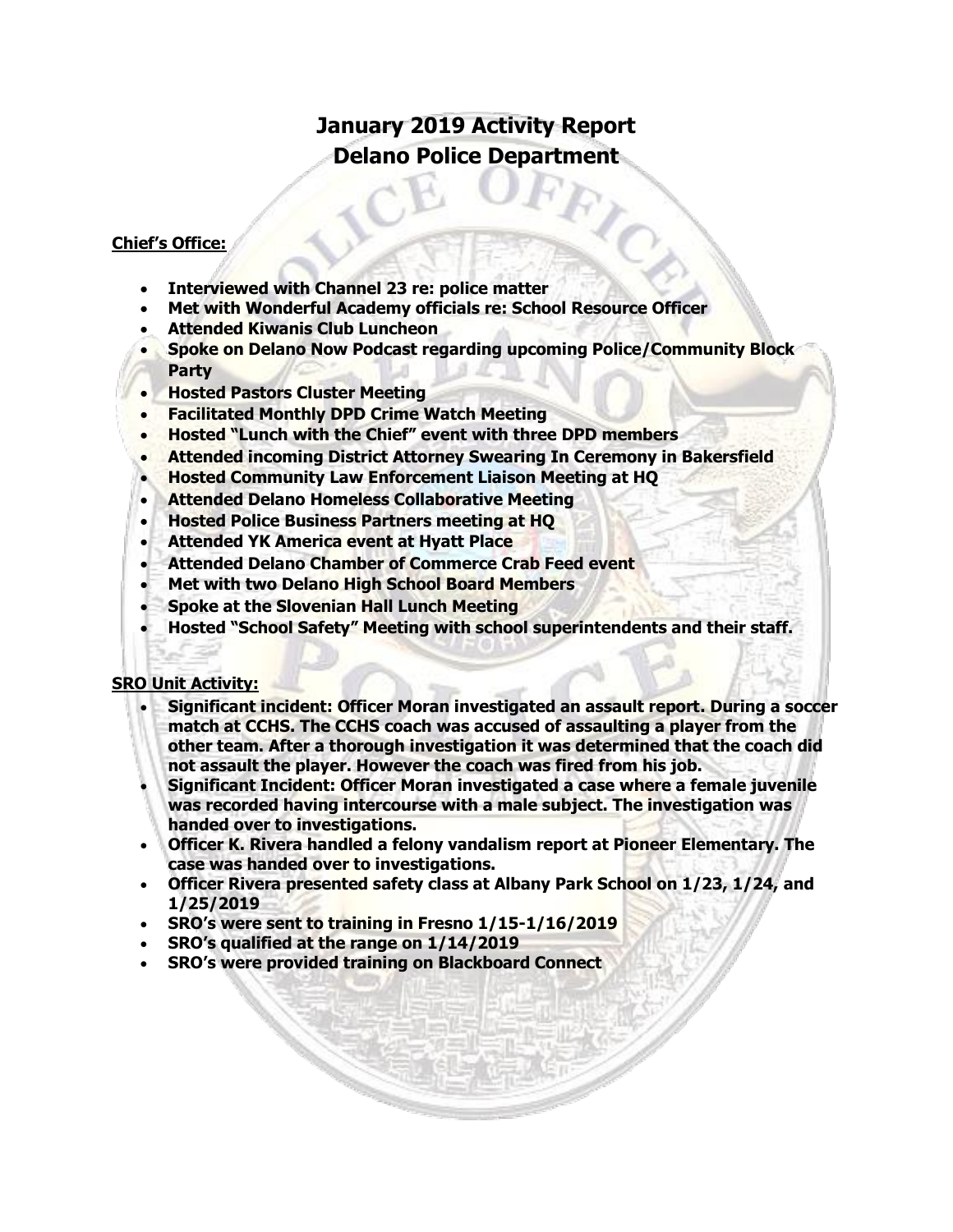#### **Crime Prevention Unit Activity:**

- **First block Party committee meeting held 1/7/2019**
- **CLELB meeting held at Delano Police Department 1/17/2019**
- **First series of lunch with the chief held on 1/22/2019**
- **Officers attended free movies screening on 1/23/2019**
- **Held business meeting 1/24/2019**
- **Held second block party meeting 1/24/2019**

|                   | 2008 | 2009 | 2010 | 2011           | 2012         | 2013 | 2014 | 2015 | 2016 | 2017 | 2018 | 2019 (YTD)   |
|-------------------|------|------|------|----------------|--------------|------|------|------|------|------|------|--------------|
| <b>Homicides</b>  | 5    |      | 0    | $\overline{2}$ | $\mathbf{0}$ |      | 11   | 6    |      | 6    | 10   | ш.           |
| <b>Rapes</b>      | 11   | 3    | 8    | $\overline{7}$ | 7            | 4    | 13   | 10   | 12   | 10   | 12   | $\mathbf{0}$ |
| <b>Robbery</b>    | 54   | 45   | 56   | 49             | 53           | 82   | 58   | 53   | 27   | 34   | 45   | Т.           |
| <b>Assault</b>    | 372  | 384  | 370  | 325            | 388          | 397  | 383  | 352  | 366  | 396  | 432  | 37           |
| <b>Burglary</b>   | 865  | 909  | 791  | 797            | 552          | 720  | 368  | 272  | 308  | 222  | 291  | 18           |
| Larceny           | 583  | 536  | 464  | 531            | 575          | 808  | 697  | 767  | 794  | 660  | 613  | 63           |
| <b>Auto Theft</b> | 548  | 491  | 443  | 363            | 346          | 447  | 435  | 364  | 471  | 450  | 386  | 24           |

## **Part I Crime (12 Year Chart):**

# **Response Times (January 2019) Priority Create to Dispatch Dispatch to Arrival Total Time 1. Life/Death 1:33 3:38 5:11 2. Property Crime in Progress 8. 5:50 7:01 12:51 3. Cold Call/No immediate**  threat to person or property. 4:40 7:11 11:52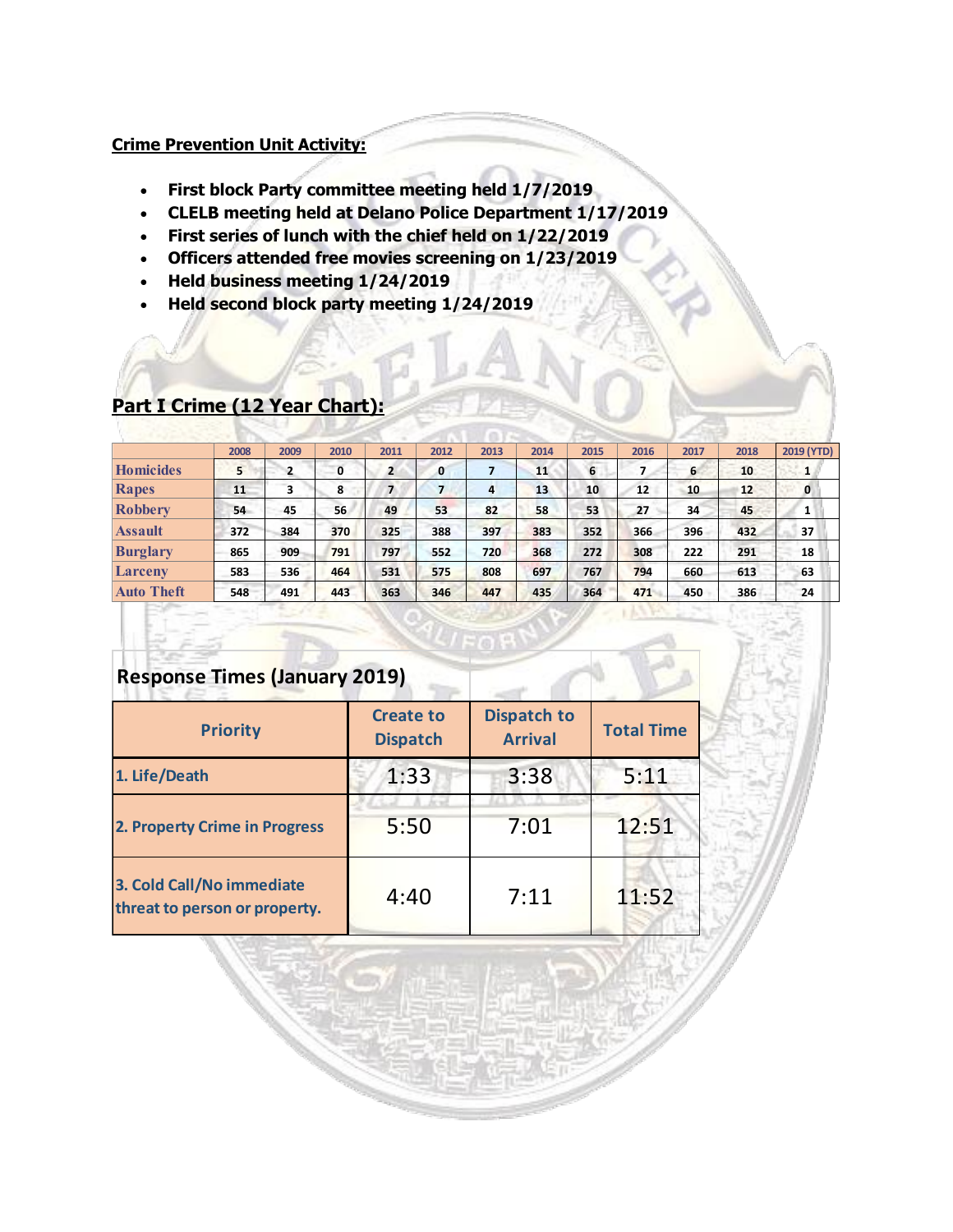### **Traffic Unit:**

**Refer to the following data regarding traffic related incidents for the month of January:** 

| <b>Accident</b><br><b>Summary by</b><br>Severity Fatal | <b>Injury Traffic</b><br><b>Collisions</b> | <b>Non-Injury</b><br><b>Traffic</b><br><b>Collisions</b> | <b>Hazardous</b><br><b>Citations</b><br><b>Issued</b> | <b>Other Citations</b><br><b>Issued</b> |
|--------------------------------------------------------|--------------------------------------------|----------------------------------------------------------|-------------------------------------------------------|-----------------------------------------|
| <b>Traffic</b><br><b>Collisions</b><br>0               |                                            | 42                                                       | 13                                                    | 177                                     |

### **Areas of Focus**:

**Concerns from the community were addressed in the areas of 18th Avenue and Princeton Street and the 400 block of 8th Avenue. Citizens relayed concerns of excessive speed from vehicles and children unable to safely cross within marked cross walks. The Traffic Unit conducted concentrated traffic enforcement in those areas and issued appropriate citations to the motorists.** 

#### **Distracted Driving:**

**According to a study conducted by the California Office of Traffic Safety (OTS) and CSU Fresno, more California drivers are using their cell phone behind the wheel, but less than previous years. We believe the same can be said of drivers in Delano. As such, in February, we will be conducting traffic enforcement stops, focusing on drivers who violate cell phone laws. It should be noted that the Vehicle Code makes it illegal for drivers to hold their phone for any reason while operating a motor vehicle. In order for a cell phone to be used while driving, it must be mounted on a dashboard, windshield or center console and can only be touched once with the swipe or tap of a finger to activate or deactivate a function.** 

#### **Grants-**

**The Delano Police Department Traffic Unit submitted a grant to the Office of Traffic Safety in the amount of \$92,064.53. If approved, this grant will expand departmental efforts in the area of DUI and Traffic Enforcement Operations, Driver's Safety awareness, training, and the acquisition of traffic related**

#### **Special Operations**:

**None at this time.**